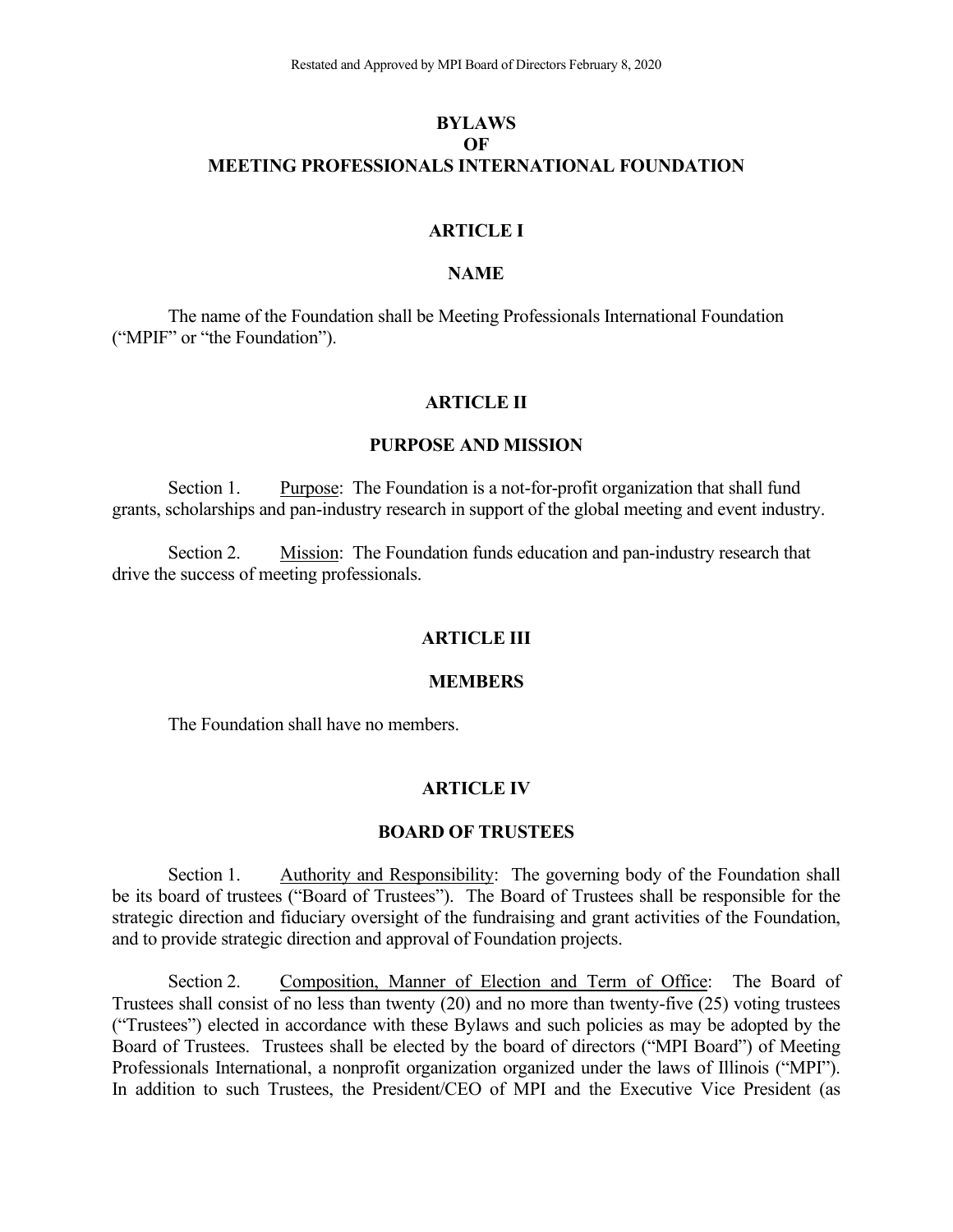defined in Article V, Section 9) shall be *ex officio* members, without vote, of the Board of Trustees. A list of candidates for Trustees shall be submitted to the MPI Board by the Board of Trustees, but such list shall not bind the MPI Board as to who may be elected a Trustee. Elected Trustees shall take office on the date established by the Board of Trustees as part of such election. Elected Trustees shall serve a term of three (3) years and until their successors have been elected. The term of office of any Trustee to be elected may be set for less than three (3) years by the MPI Board as necessary to provide that approximately one-third (1/3) of the terms of all of the Trustees will generally expire each year. Trustees can be re-elected for up to two (2) terms. Thereafter no Trustee shall be eligible for reelection until at least one (1) year has elapsed from the expiration of his or her second term. However, the term of a Trustee elected to the position of Chair-Elect, Vice Chair or serving as Chair or Immediate Past Chair of the Foundation (each of which is defined in Article V) shall not expire until his or her term as an Officer expires. As set forth in in Article V, the Foundation's Officers are selected from current Trustees.

Section 3. Regular Meetings: Regular meetings of the Board of Trustees shall be held at such time and place as may be designated by the Board of Trustees. There shall be a minimum of two (2) meetings each year at such location as determined by the Board of Trustees. Additional meetings may be called at the discretion of the Chair or by a vote or written request of a majority of the Trustees then in office.

Section 4. Special Meetings: Special meetings of the Board of Trustees shall be called by the Executive Vice President at the request of the Chair or a majority of the Trustees then in office. The Executive Vice President may fix any place as the place for holding any special meeting of the Board of Trustees.

Section 5. Notice of Meetings: Written notice of the date, time and place of each meeting of the Board of Trustees shall be given to all Trustees at least two (2) days in advance of the date thereof. Notice may be given to the Trustee personally or by sending a copy thereof by any of the following methods:

(a) By first class or express mail (postage prepaid), or by courier services (charges prepaid), to the Trustee's address supplied by the Trustee for the purpose of notice. Notice pursuant to this paragraph shall be deemed to have been given to the Trustee entitled thereto when deposited in the U.S. mail or with a courier service for delivery to that Trustee; or

(b) By facsimile transmission, e-mail, or other electronic communication to the Trustee's facsimile number or e-mail address supplied by the Trustee to the Foundation for the purpose of notice. Notice pursuant to this paragraph shall be deemed to have been given to the Trustee entitled thereto when sent.

Section 6. Quorum: One-third  $(1/3)$  of the Trustees then in office shall constitute a quorum for the transaction of business at any meeting of the Board of Trustees, provided, that if less than one-third (1/3) of the Trustees are present at any meeting, a majority of the Trustees present may adjourn the meeting from time to time without further notice until a quorum is obtained.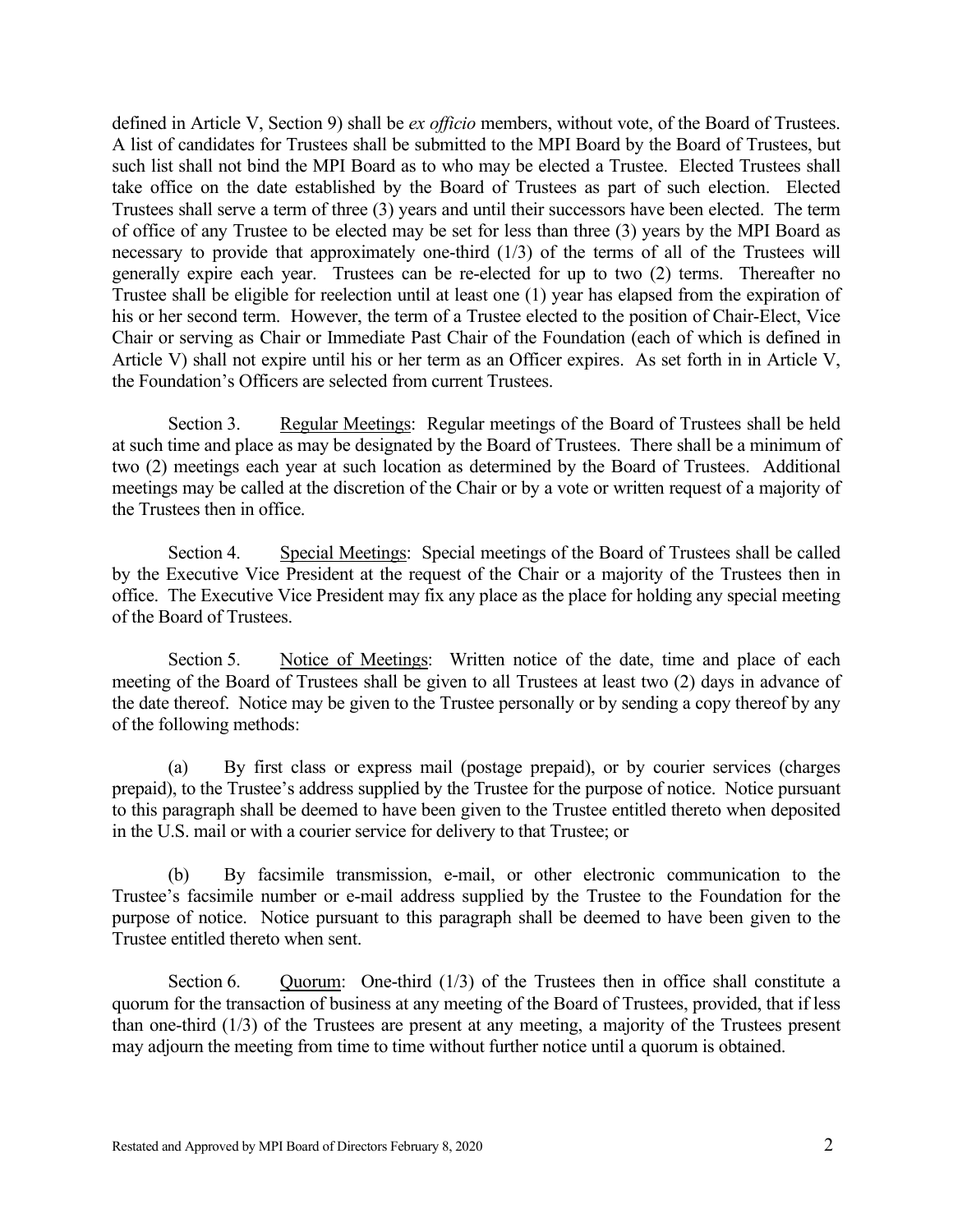Section 7. Manner of Acting: The act of a majority of the Trustees present in person or by electronic means, as allowed by Illinois law, at a meeting at which a quorum is present shall be the act of the Board of Trustees, except where otherwise provided by law or by these Bylaws. Trustees may participate in and act at any meeting of the Board of Trustees through the use of a conference telephone or other similar communications equipment by means of which all persons participating in the meeting can communicate with each other. Participation in such meeting shall constitute attendance and presence in person at the meeting of the person or persons so participating.

Section 8. Informal Action by Trustees: The Board of Trustees may take informal action in any manner allowed by law, and consistent with these Bylaws.

Section 9. Removal: Any Trustee may be removed by a majority vote of the MPI Board whenever, in its judgment, the best interests of the Foundation would be served.

Section 10. Vacancies: Any vacancy occurring on the Board of Trustees or any increase in the number of Trustees to serve on the Board shall be filled in accordance with these Bylaws. A Trustee selected to fill a vacancy shall serve for the remainder of the unexpired term.

## **ARTICLE V**

# **OFFICERS**

Section 1. Officers: All officers of the Foundation ("Officers"), other than the Executive Vice President, shall be elected from the then members of the Board of Trustees and shall consist of Chair, Chair-Elect, Immediate Past Chair and four (4) Vice Chairs.

Section 2. Manner of Election and Term of Office: Officers shall be elected by the MPI Board. A list of candidates for Officers shall be submitted to the MPI Board by the Board of Trustees, but such list shall not bind the MPI Board as to who may be elected an Officer. Officers shall serve for a term of one (1) year and until a successor is duly elected.

Section 3. Removal: Any Officer may be removed by a majority vote of the MPI Board whenever in its judgment the best interests of the Foundation would be served.

Section 4. Vacancies: A vacancy in any office may be filled by the Board of Trustees for the unexpired portion of the term.

Section 5. Chair: The Chair of the Board of Trustees ("Chair") shall be the principal elected Officer and shall preside at all meetings of the Board of Trustees. The Chair shall serve as a member, *ex-officio*, of all committees. The Chair shall perform all duties incident to the office of chair and such other duties as may be assigned by the Board of Trustees. The Chair will assume the duties of Immediate Past Chair on January 1 following his or her term as Chair.

Section 6. Chair-Elect: The Chair-Elect of the Board of Trustees ("Chair-Elect") shall perform such duties as may be prescribed by the Chair, Executive Committee (as defined in Article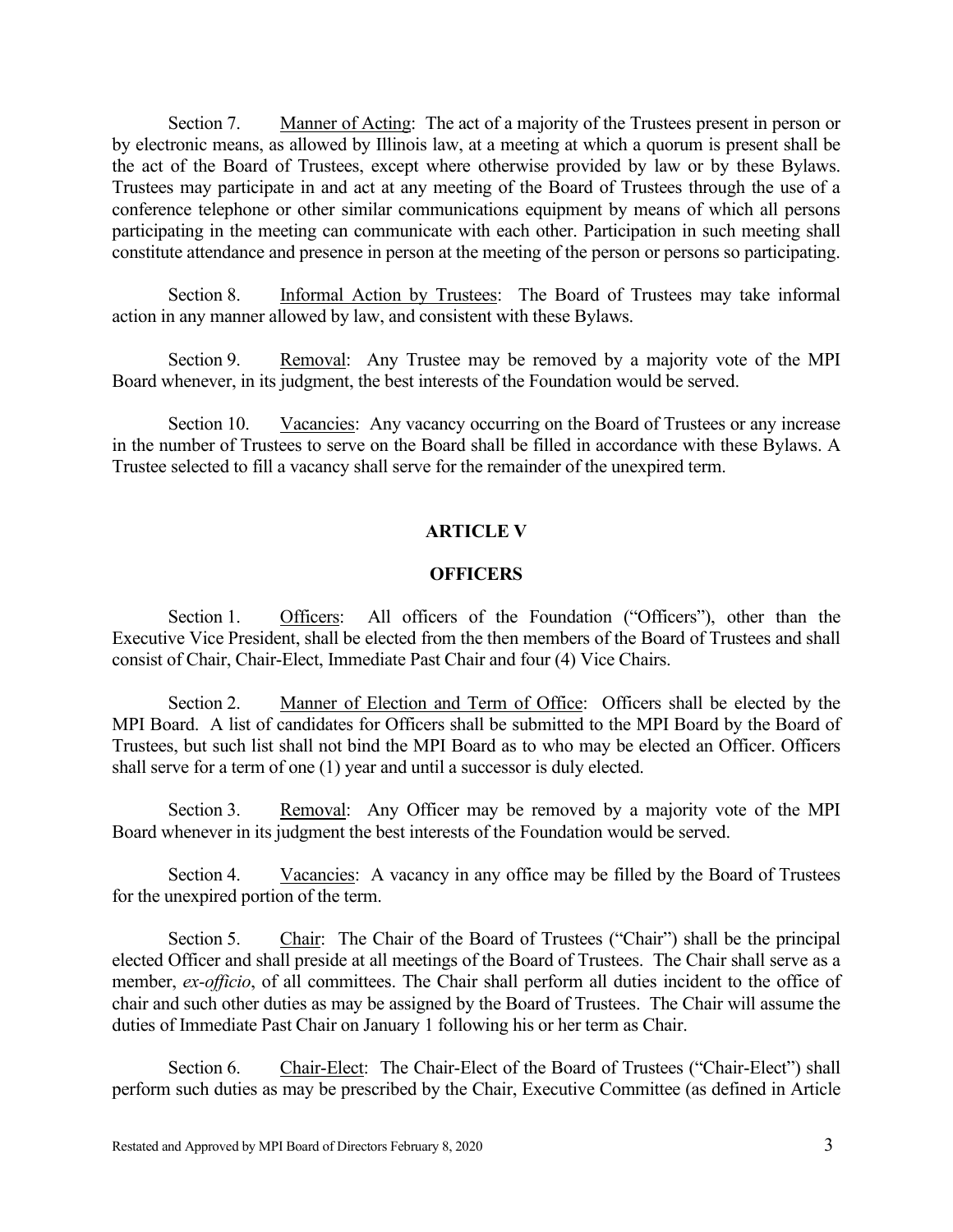VI) and/or Board of Trustees. In the absence of the Chair or the Chair's inability or refusal to act, the Chair-Elect shall perform the duties of the Chair, and when so doing, shall have all the powers of and be subject to all the restrictions upon the Chair. On January 1 of the next succeeding year after taking office, the Chair-Elect shall automatically assume the office of Chair.

Section 7. Vice Chair: The four (4) Vice Chairs of the Board of Trustees ("Vice Chairs") shall perform such duties as are assigned to the individual Vice Chair by the Chair, Executive Committee and/or Board of Trustees.

Section 8. Immediate Past Chair: The Immediate Past Chair of the Board of Trustees ("Immediate Past Chair") shall serve as a voting member of the Board of Trustees, as well as the Executive Committee and perform such duties as may be prescribed by the Chair, Executive Committee and/or Board of Trustees.

Section 9. Executive Vice President: The Executive Vice President of the Foundation ("Executive Vice President") shall be appointed by the President/CEO of MPI in consultation with the Executive Committee. The Executive Vice President shall be the chief administrative officer of the Foundation and shall perform such other duties related to the Foundation that may be assigned by the Chair, the Executive Committee, and/or the Board of Trustees. The duties of the secretary and treasurer shall be the responsibility of the Executive Vice President, unless otherwise specified by the Board of Trustees.

#### **ARTICLE VI**

### **EXECUTIVE COMMITTEE**

Section 1. Executive Committee: The Executive Committee shall consist of the Chair, Chair-Elect, Immediate Past Chair and the four (4) Vice Chairs ("Executive Committee"). The President/CEO of MPI and the Executive Vice President shall be *ex officio* members, without vote, of the Executive Committee. Members of the Executive Committee shall assume their duties on January 1 of each year.

Section 2. Authority: The Executive Committee may act in place and stead of the Board of Trustees between Board of Trustee meetings on all matters and shall see that the policies and programs of the Board of Trustees are implemented, and shall exercise all powers of the Board, except those specifically reserved to the Board by Illinois law or these Bylaws, pursuant to the delegation of authority to such Executive Committee by the Board of Trustees. The Executive Committee shall also act in place and stead of the Board of Trustees in fulfilling its oversight responsibilities relating to (i) the development and implementation of sound governance policies and practices as well as the development and evaluation of the Board of Trustees and nomination process for Trustees and Officers, (ii) the quality and integrity of the Foundation's financial reporting processes and accounting practices and the performance, qualifications, and independence of the Foundation's independent auditors and (iii) the Foundation's endowment. The Executive Committee shall sit in any meeting for matters pertaining to dismissal of any staff member of the Foundation and other matters of major importance to the Foundation.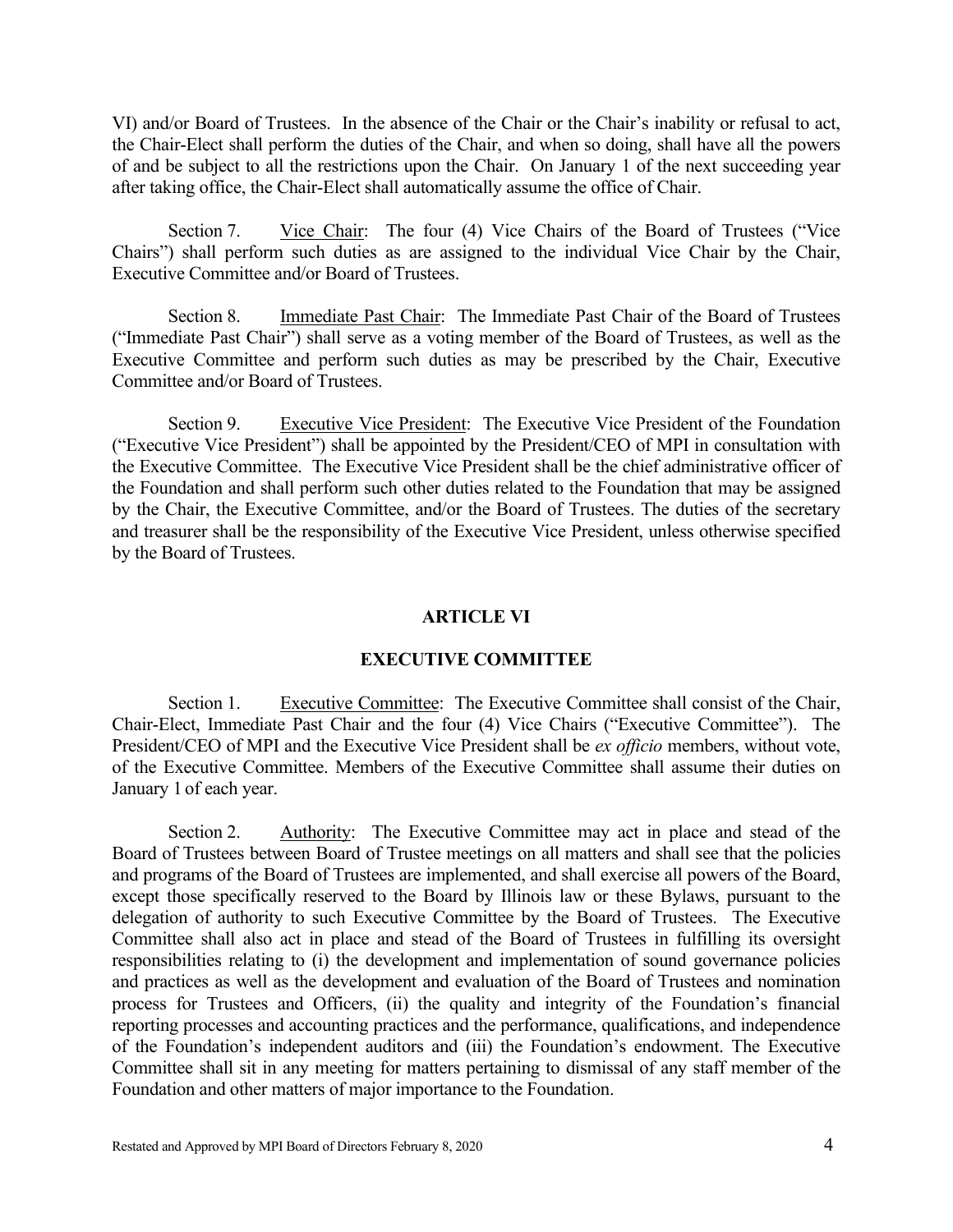Section 3. Meetings and Quorum: Meetings of the Executive Committee shall be called by the Executive Vice President at the request of the Chair or by the request of three (3) members of the Committee. A majority of the Executive Committee shall constitute a quorum for the transaction of business at any duly called meeting of the Executive Committee. Members of the Executive Committee may participate in and act at any meeting of the Executive Committee through the use of a conference telephone or other similar communications equipment by means of which all persons participating in the meeting can communicate with each other. Participation in such meeting shall constitute attendance and presence in person at the meeting of the person or persons so participating. Any member of the Board of Trustees who is not a member of the Executive Committee may attend any meeting of the Executive Committee and take part in the discussions, but cannot vote.

Section 4. Challenges to Actions of the Executive Committee: Actions of the Executive Committee shall be reported to the Board of Trustees by written notice within fifteen (15) days of such Actions being taken. Such actions must be ratified by the Board of Trustees by unanimous vote if by mail, facsimile or electronic media or by majority vote at the next Board of Trustees meeting. Any action of the Executive Committee may be challenged by the written petition of five (5) members of the Board of Trustees. In case of challenge, such action will be suspended pending review for approval by the Board of Trustees at its next regular or special meeting. In cases where a delay in the action in question would be considered by the Executive Committee to be detrimental to the interests of the Foundation, the action may be carried out by the Executive Committee; upon completion of full discussion of the action by the Board of Trustees any reversal of the vote of the Executive Committee will be regarded as a vote of censure.

### **ARTICLE VII**

### **REGIONAL COUNCILS**

Section 1. Establishment: The Board of Trustees may establish, modify or dissolve regional councils ("Regional Councils") based on geographic regions on a global basis. Such Councils shall have rights and responsibilities as the Board of Trustees may prescribe. Regional Councils shall be responsible for raising funds and to conduct its activities to support of the purpose and mission of the Foundation and to identify and recommend regional or global research and other projects to the Board of Trustees.

Section 2. Leadership and Council Members: Regional Council chairs shall be selected by the Board of Trustees from a slate proposed by the Regional Council of not more than three (3) individuals from the geographic region represented by the Regional Council. Members of the Regional Council leadership shall be named by the Chair to serve for a one (1) year term and may be reappointed on an annual basis with no term limit. A term of office of any Regional Council member or chair may be set for less than one (1) year in accordance with policies as adopted by the Board of Trustees.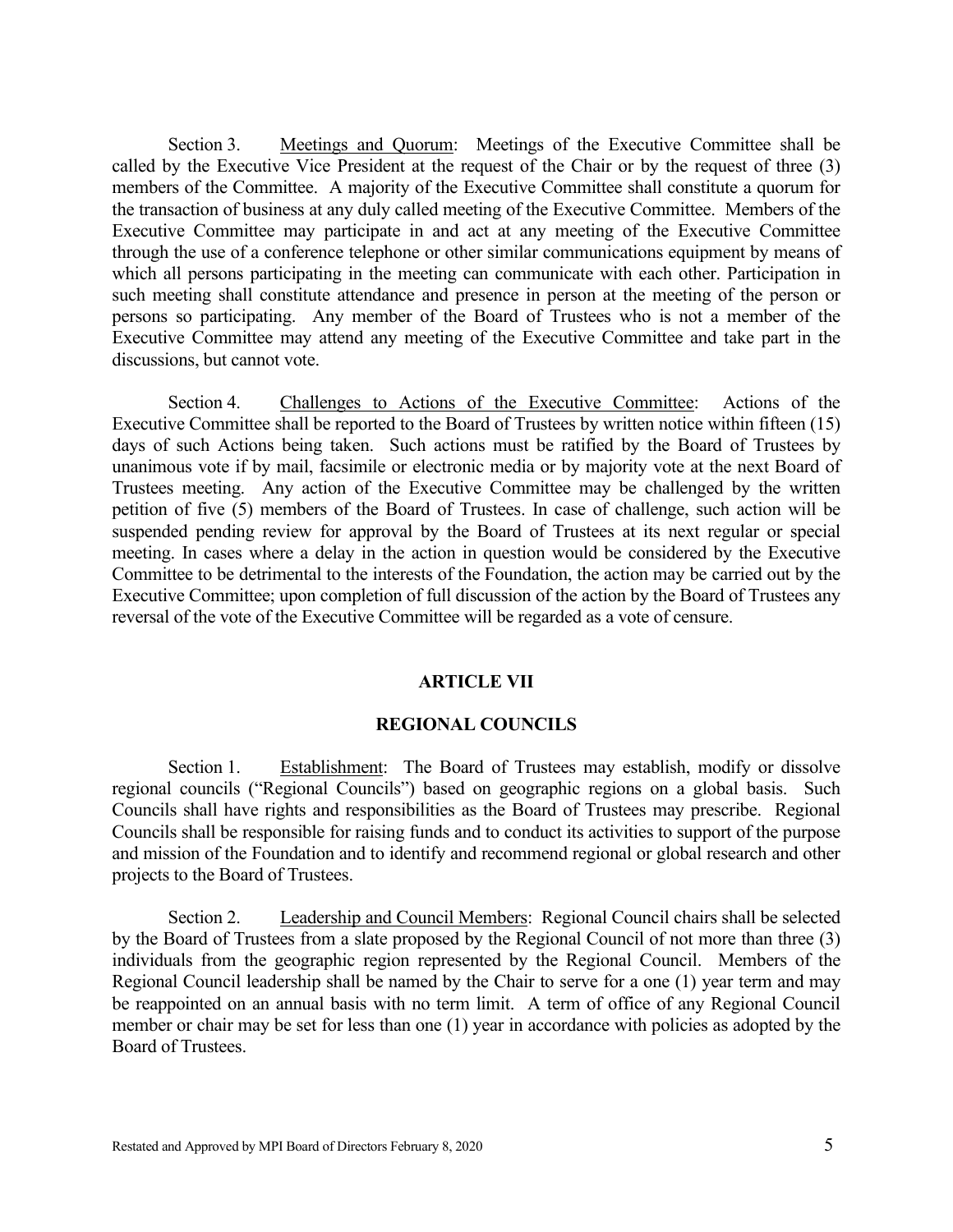Section 3. Procedures: Regional Councils shall annually submit for approval by the Board of Trustees a business and operating plan which shall be prepared and presented as directed by the Board of Trustees.

### **ARTICLE VIII**

#### **OTHER SPECIAL COMMITTEES**

Section 1. Other Appointed Bodies: The Chair or the Chair-Elect, in accordance with policies adopted by the Board of Trustees, shall establish and appoint such other committees, subcommittees, advisory councils, or task forces as are necessary and which are not in conflict with other provisions of Illinois law or these Bylaws (each a "Special Committee"). The duties and procedures of Special Committees shall be prescribed by the Board of Trustees. Each Special Committee shall have such power and authority as prescribed by the Board of Trustees, except as such authority is limited by statute, by these Bylaws, or by any limitation imposed by the Board of Trustees on such authority and power. Each Special Committee shall meet as necessary to accomplish its goals. The chairperson of each committee shall determine the date and place of all committee meetings.

Section 2. Limitations on Authority of Special Committees: If a Special Committee has the power to act on behalf of the Board of Trustees, only Trustees may be voting members of the Special Committee. Additionally, no Special Committee shall have any power or authority as to the following:

(a) the authorization of distributions;

- (b) the filling of vacancies in the Board of Trustees or any of its Special Committees;
- (c) the amendment or repeal of any resolution of the Board of Trustees;

(d) action on matters committed by the Bylaws or a resolution of the Board of Trustees to another Special Committee of the Board of Trustees;

(e) final action on matters which also required the Board of Trustees approval;

(f) the fixing of compensation of Trustees for serving on the Board of Trustees or any Special Committee of the Board of Trustees; or

(g) any other action not permitted to be taken by such Special Committee pursuant to the Illinois General Not For Profit Corporation Act.

# **ARTICLE IX**

#### **FINANCE**

Section 1. Fiscal Year: The fiscal year of the Foundation shall be the calendar year unless otherwise prescribed by the Board of Trustees and any necessary Internal Revenue Service approval as required.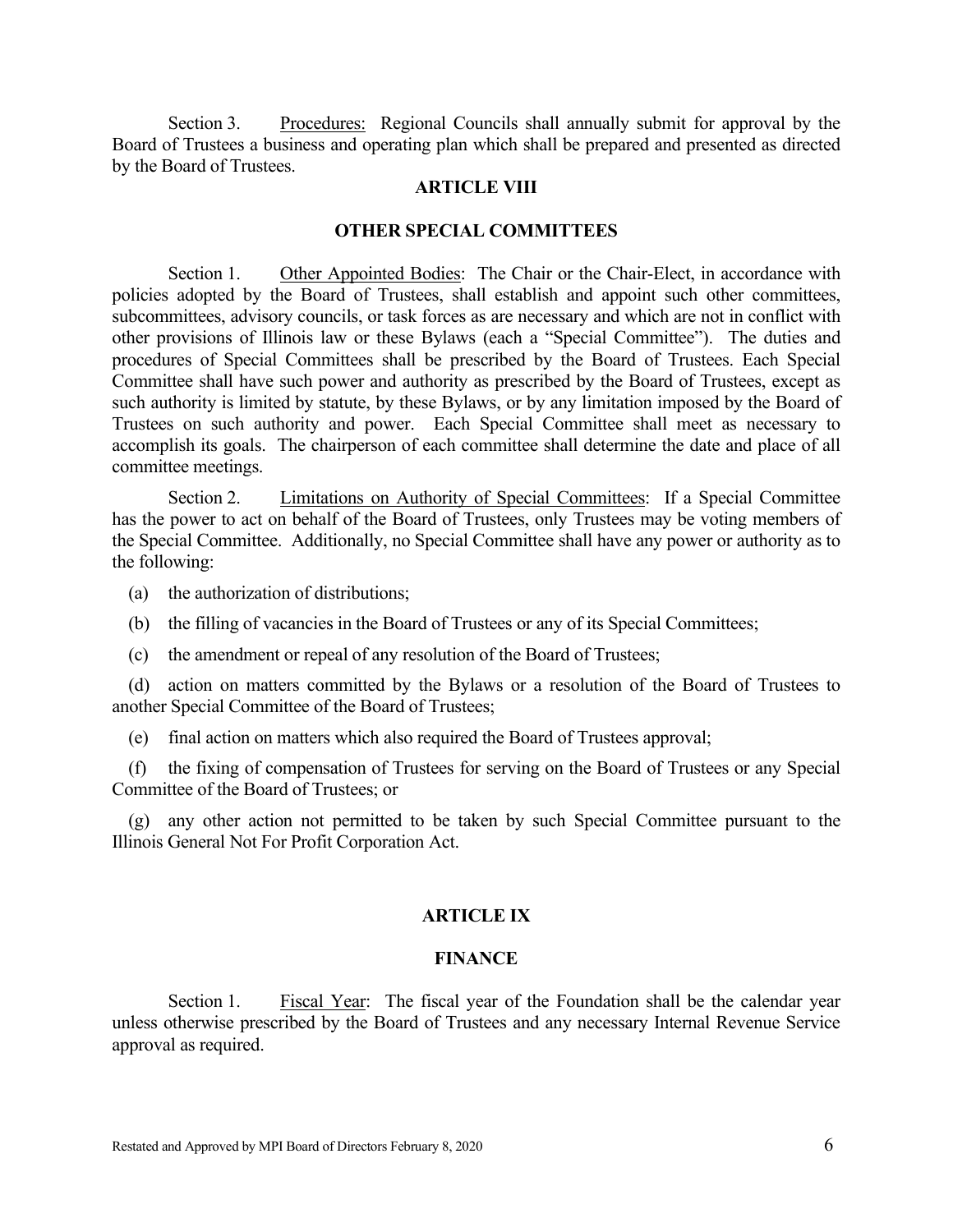Section 2. Budget and Annual Financial Reports: The Board of Trustees in advance of the next fiscal year, shall adopt an annual operating budget covering all activities of the Foundation. A financial report of the year just completed shall be presented to the Board of Trustees in a form and manner as directed by the Board of Trustees, the MPI Board, and as further directed by the Board of Trustees.

Section 3. Audit: The accounts of the Foundation shall be audited not less than annually by a certified public accountant who shall be approved by the Board of Trustees, and who shall provide a report for the Board of Trustees as directed by the Board of Trustees.

## **ARTICLE X**

### **MISCELLANEOUS**

Section 1. Operation and Use of Funds: The Foundation shall be organized and operated exclusively within the meaning of Section 501(c)(3) of the Internal Revenue Code of 1986 (or the corresponding provision of any future United States Internal Revenue law) and no part of the net earnings of the Foundation shall inure to the benefit of any Trustee, Officer, member or other private person, except that the Foundation shall be authorized and empowered to pay reasonable compensation for services rendered.

Section 2. Dissolution: Upon the dissolution of the Foundation the Board of Trustees shall, after paying or making provision for the payment of all the liabilities of the Foundation dispose of all of the assets of the Foundation exclusively for purposes similar to the purpose of the Foundation in such manner or to such organization or organizations as shall at the time qualify as an exempt organization or organizations under Section 501(c)(3) of the Internal Revenue Code of 1986 (or the corresponding provision of any future United States Internal Revenue Law), as the Board of Trustees shall determine.

Section 3. Political Activities: The Foundation shall not contribute any of its earnings or property to or provide any services for any political candidate, committee, party or organization.

Section 4. Indemnification: To the fullest extent allowed by and in accordance with the laws of Illinois, the Foundation shall indemnify any person who was or is a party, or is threatened to be made a party to any threatened, pending or completed action, suit or proceeding, whether civil, criminal, administrative or investigative (other than an action by or in the right of the Foundation) by reason of the fact that he or she is or was a Trustee, Officer, employee or agent of the Foundation, or who is or was serving at the request of the Foundation as a Trustee, Officer, employee or agent of another corporation, partnership, joint venture, trust of other enterprise, against expenses (including attorneys' fees), judgments, fines and amounts paid in settlement actually and reasonably incurred by such person in connection with such action, suit or proceeding, if such person acted in good faith and in a manner he or she reasonably believed to be in, or not opposed to, the best interests of the Foundation and, with respect to any criminal action or proceeding, had no reasonable cause to believe his or her conduct was unlawful. The termination of any action, suit or proceeding by judgment, order, settlement, conviction, or upon a plea of *nolo*